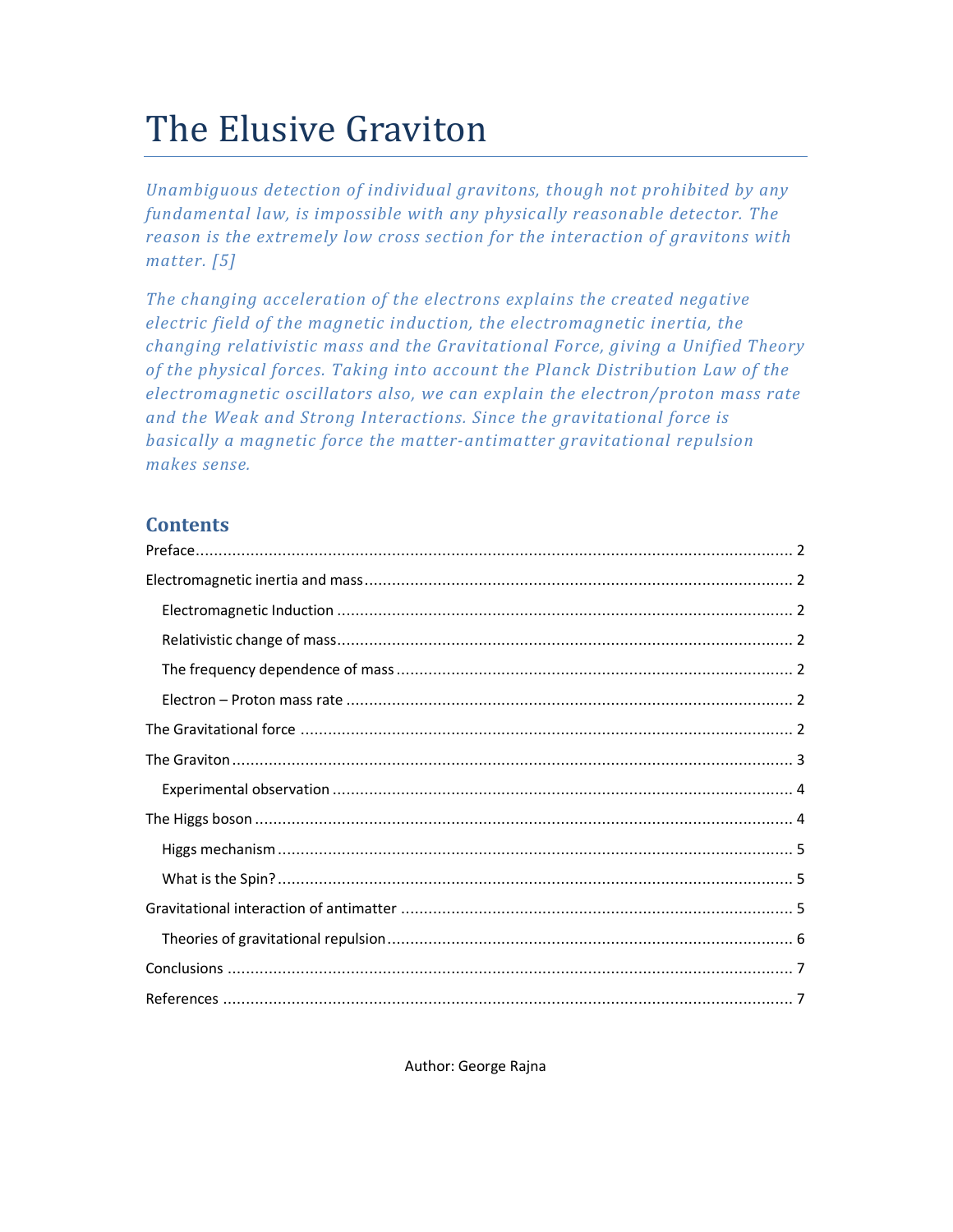# **Preface**

Today the most popular enigma is the gravitational force after founding the Higgs boson experimentally. Although the graviton until now is a theoretical particle, its existence is a necessary basis of the Quantum Gravitation and the Theory of Everything.

The electromagnetic origin of mass gives an explanation of the inertia, the relativistic change of mass and also the gravitational force.

# **Electromagnetic inertia and mass**

#### **Electromagnetic Induction**

Since the magnetic induction creates a negative electric field as a result of the changing acceleration, it works as an electromagnetic inertia, causing an electromagnetic mass. [1]

## **Relativistic change of mass**

The increasing mass of the electric charges the result of the increasing inductive electric force acting against the accelerating force. The decreasing mass of the decreasing acceleration is the result of the inductive electric force acting against the decreasing force. This is the relativistic mass change explanation, especially importantly explaining the mass reduction in case of velocity decrease.

## **The frequency dependence of mass**

Since  $E = h\nu$  and  $E = mc^2$ ,  $m = h\nu$  / $c^2$  that is the  $m$  depends only on the  $\nu$  frequency. It means that the mass of the proton and electron are electromagnetic and the result of the electromagnetic induction, caused by the changing acceleration of the spinning and moving charge! It could be that the *m<sup>o</sup>* inertial mass is the result of the spin, since this is the only accelerating motion of the electric charge. Since the accelerating motion has different frequency for the electron in the atom and the proton, they masses are different, also as the wavelengths on both sides of the diffraction pattern, giving equal intensity of radiation.

If the mass is electromagnetic, then the gravitation is also electromagnetic effect caused by the accelerating Universe! The same charges would attract each other if they are moving parallel by the magnetic effect.

#### **Electron – Proton mass rate**

The Planck distribution law explains the different frequencies of the proton and electron, giving equal intensity to different lambda wavelengths! Also since the particles are diffraction patterns they have some closeness to each other – can be seen as a gravitational force. [2]

## **The Gravitational force**

The gravitational attractive force is basically a magnetic force.

The same electric charges can attract one another by the magnetic force if they are moving parallel in the same direction. Since the electrically neutral matter is composed of negative and positive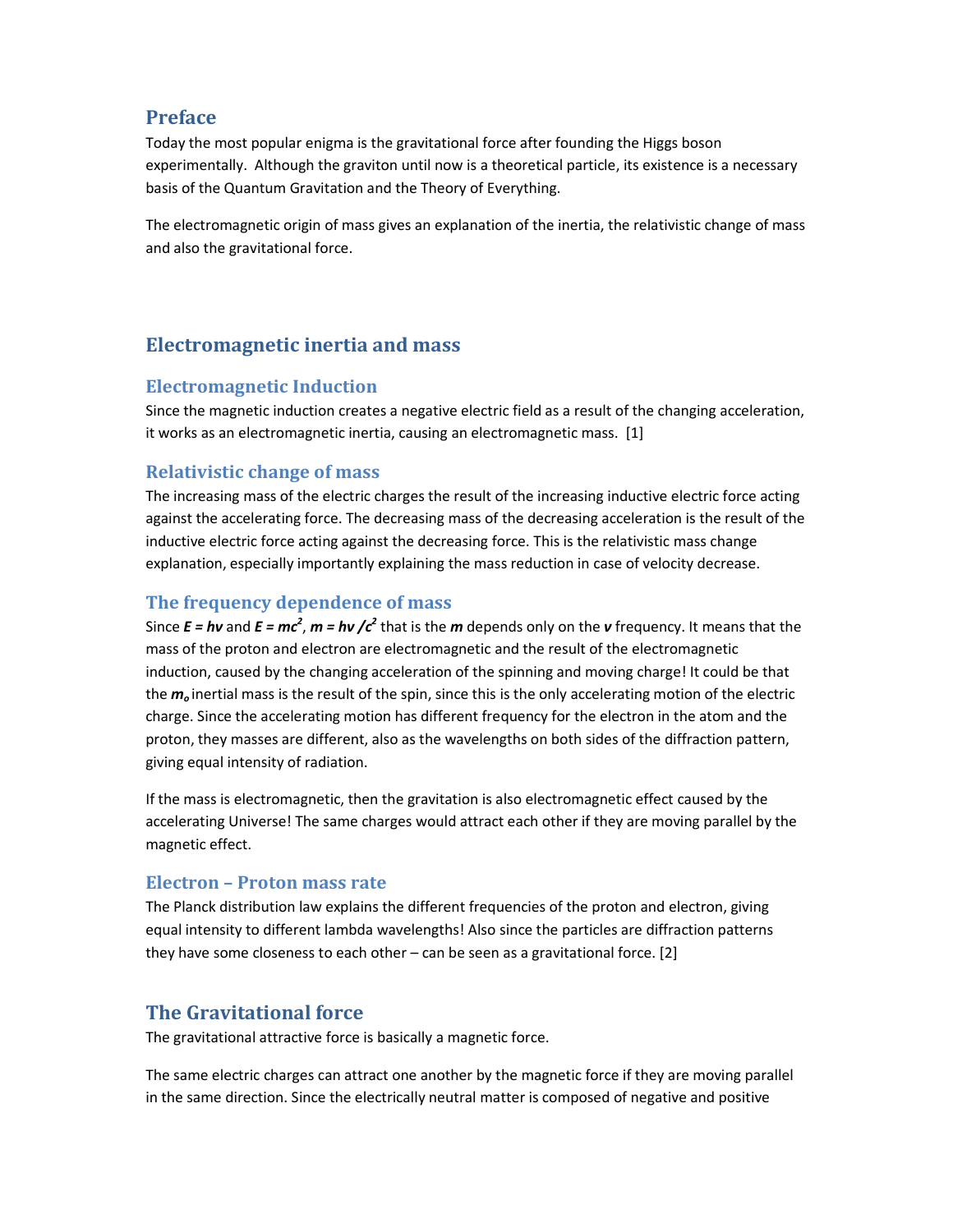charges they need 2 photons to mediate this attractive force, one per charges. The Bing Bang caused parallel moving of the matter gives this magnetic force, experienced as gravitational force.

Since graviton is a tensor field, it has spin = 2, could be 2 photons with spin = 1 together.

You can think about photons as virtual electron – positron pairs, obtaining the necessary virtual mass for gravity.

The mass as seen before a result of the diffraction, for example the proton – electron mass rate Mp=1840 Me. In order to move one of these diffraction maximum (electron or proton) we need to intervene into the diffraction pattern with a force appropriate to the intensity of this diffraction maximum, means its intensity or mass.

The Big Bang caused acceleration created radial currents of the matter, and since the matter is composed of negative and positive charges, these currents are creating magnetic field and attracting forces between the parallel moving electric currents. This is the gravitational force experienced by the matter, and also the mass is result of the electromagnetic forces between the charged particles. The positive and negative charged currents attracts each other or by the magnetic forces or by the much stronger electrostatic forces!?

The gravitational force attracting the matter, causing concentration of the matter in a small space and leaving much space with low matter concentration: dark matter and energy. There is an asymmetry between the mass of the electric charges, for example proton and electron, can understood by the asymmetrical Planck Distribution Law. This temperature dependent energy distribution is asymmetric around the maximum intensity, where the annihilation of matter and antimatter is a high probability event. The asymmetric sides are creating different frequencies of electromagnetic radiations being in the same intensity level and compensating each other. One of these compensating ratios is the electron – proton mass ratio. The lower energy side has no compensating intensity level, it is the dark energy and the corresponding matter is the dark matter.

#### **The Graviton**

In physics, the graviton is a hypothetical elementary particle that mediates the force of gravitation in the framework of quantum field theory. If it exists, the graviton is expected to be massless (because the gravitational force appears to have unlimited range) and must be a spin-2 boson. The spin follows from the fact that the source of gravitation is the stress-energy tensor, a second-rank tensor (compared to electromagnetism's spin-1 photon, the source of which is the four-current, a first-rank tensor). Additionally, it can be shown that any massless spin-2 field would give rise to a force indistinguishable from gravitation, because a massless spin-2 field must couple to (interact with) the stress-energy tensor in the same way that the gravitational field does. This result suggests that, if a massless spin-2 particle is discovered, it must be the graviton, so that the only experimental verification needed for the graviton may simply be the discovery of a massless spin-2 particle. [3]

Although the electron-positron pair annihilating to 2 photons, they can be considered as a graviton, because the magnetic force between the electron and positron moving toward each other is an attractive force.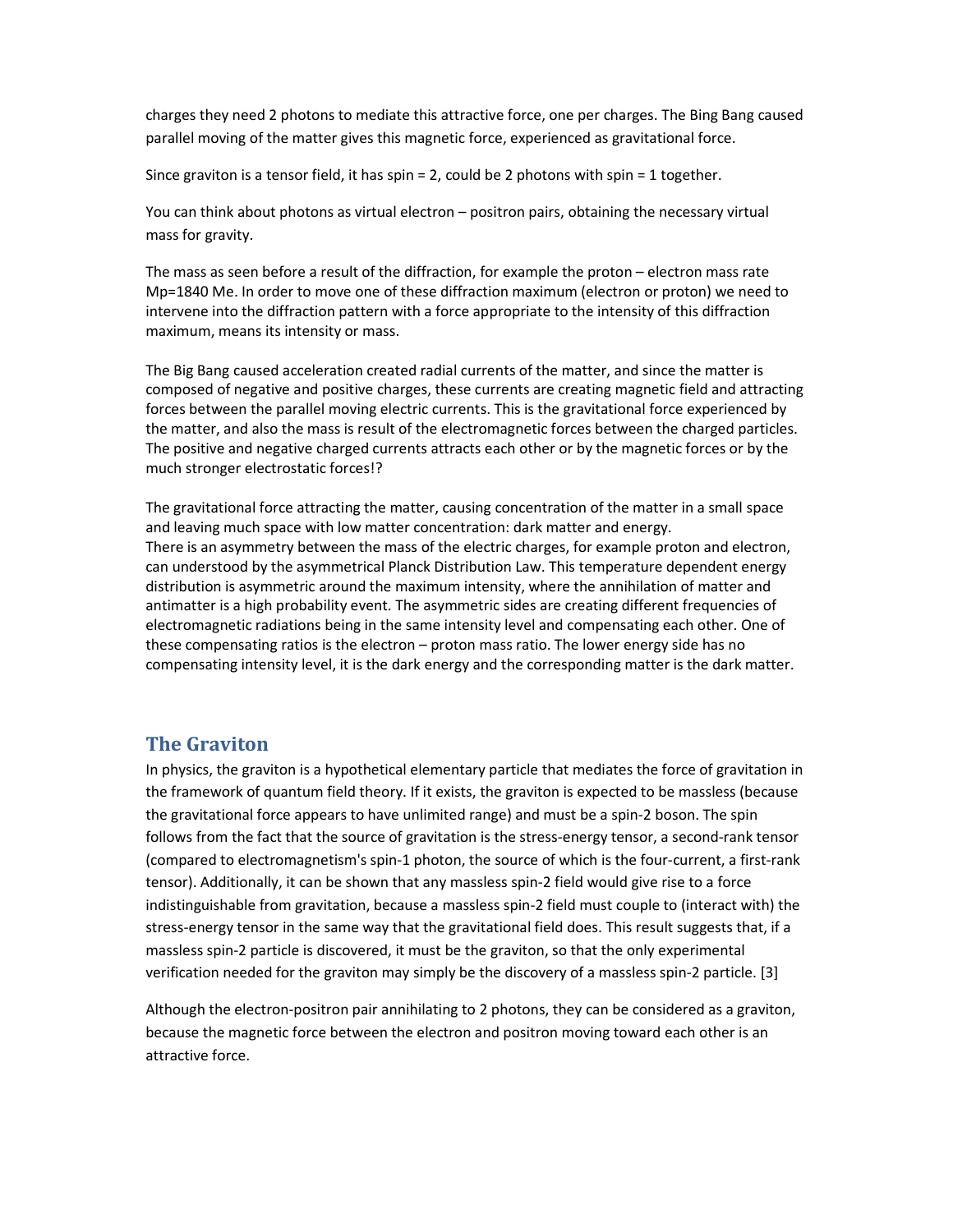#### **Experimental observation**

Unambiguous detection of individual gravitons, though not prohibited by any fundamental law, is impossible with any physically reasonable detector. The reason is the extremely low cross section for the interaction of gravitons with matter. For example, a detector with the mass of Jupiter and 100% efficiency, placed in close orbit around a neutron star, would only be expected to observe one graviton every 10 years, even under the most favorable conditions. It would be impossible to discriminate these events from the background of neutrinos, since the dimensions of the required neutrino shield would ensure collapse into a black hole.

However, experiments to detect gravitational waves, which may be viewed as coherent states of many gravitons, are underway (e.g., LIGO and VIRGO). Although these experiments cannot detect individual gravitons, they might provide information about certain properties of the graviton. For example, if gravitational waves were observed to propagate slower than c (the speed of light in a vacuum), that would imply that the graviton has mass (however, gravitational waves must propagate slower than "c" in a region with non-zero mass density if they are to be detectable). Astronomical observations of the kinematics of galaxies, especially the galaxy rotation problem and modified Newtonian dynamics, might point toward gravitons having non-zero mass. [5]

#### **The Higgs boson**

By March 2013, the particle had been proven to behave, interact and decay in many of the expected ways predicted by the Standard Model, and was also tentatively confirmed to have + parity and zero spin, two fundamental criteria of a Higgs boson, making it also the first known scalar particle to be discovered in nature, although a number of other properties were not fully proven and some partial results do not yet precisely match those expected; in some cases data is also still awaited or being analyzed.

In my opinion, the best explanation of the Higgs mechanism for a lay audience is the one invented by David Miller. You can find it here: http://www.strings.ph.qmul.ac.uk/~jmc/epp/higgs3.html. The field must come first. The boson is an excitation of the field. So no field, no excitation. On the other hand in quantum field theory it is difficult to separate the field and the excitations. The Higgs field is what gives particles their mass.

There is a video that gives an idea as to the Higgs field and the boson. It is here: http://www.youtube.com/watch?v=RIg1Vh7uPyw . Note that this analogy isn't as good as the Miller one, but as is usually the case, if you look at all the analogies you'll get the best understanding of the situation.

Since the Higgs boson is necessary to the W and Z bosons, the dipole change of the Weak interaction and the change in the magnetic effect caused gravitation must be conducted. The Wien law is also important to explain the Weak interaction, since it describes the  $T_{\text{max}}$  change and the diffraction patterns change. [2]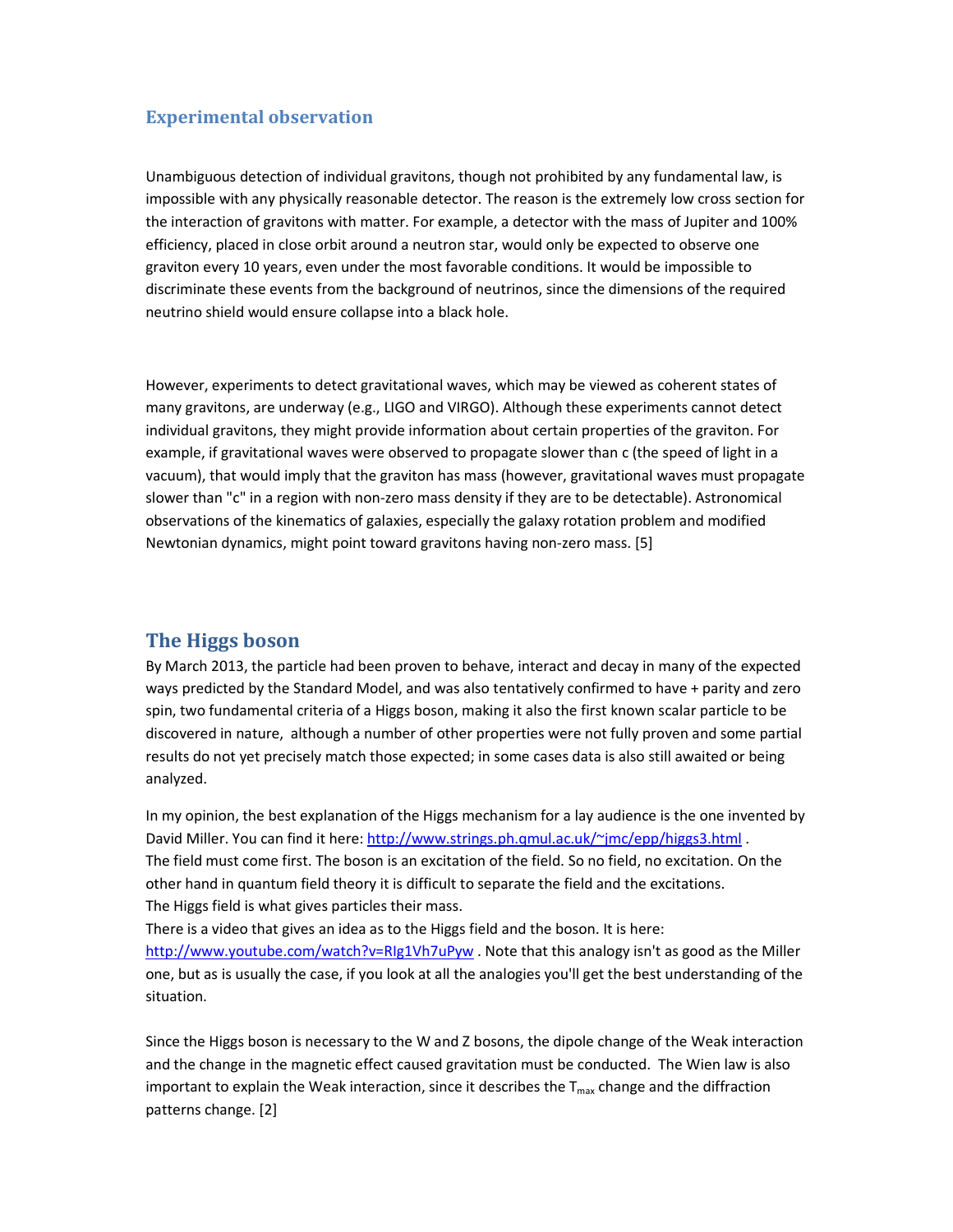## **Higgs mechanism**

The magnetic induction creates a negative electric field, causing an electromagnetic inertia. Probably it is the mysterious Higgs field giving mass to the charged particles? We can think about the photon as an electron-positron pair, they have mass. The neutral particles are built from negative and positive charges, for example the neutron, decaying to proton and electron. The wave – particle duality makes sure that the particles are oscillating and creating magnetic induction as an inertial mass, explaining also the relativistic mass change. Higher frequency creates stronger magnetic induction, smaller frequency results lesser magnetic induction. It seems to me that the magnetic induction is the secret of the Higgs field.

In particle physics, the Higgs mechanism is a kind of mass generation mechanism, a process that gives mass to elementary particles. According to this theory, particles gain mass by interacting with the Higgs field that permeates all space. More precisely, the Higgs mechanism endows gauge bosons in a gauge theory with mass through absorption of Nambu–Goldstone bosons arising in spontaneous symmetry breaking.

The simplest implementation of the mechanism adds an extra Higgs field to the gauge theory. The spontaneous symmetry breaking of the underlying local symmetry triggers conversion of components of this Higgs field to Goldstone bosons which interact with (at least some of) the other fields in the theory, so as to produce mass terms for (at least some of) the gauge bosons. This mechanism may also leave behind elementary scalar (spin-0) particles, known as Higgs bosons.

In the Standard Model, the phrase "Higgs mechanism" refers specifically to the generation of masses for the W<sup>±</sup>, and Z weak gauge bosons through electroweak symmetry breaking. The Large Hadron Collider at CERN announced results consistent with the Higgs particle on July 4, 2012 but stressed that further testing is needed to confirm the Standard Model.

#### **What is the Spin?**

So we know already that the new particle has spin zero or spin two and we could tell which one if we could detect the polarizations of the photons produced. Unfortunately this is difficult and neither ATLAS nor CMS are able to measure polarizations. The only direct and sure way to confirm that the particle is indeed a scalar is to plot the angular distribution of the photons in the rest frame of the centre of mass. A spin zero particles like the Higgs carries no directional information away from the original collision so the distribution will be even in all directions. This test will be possible when a much larger number of events have been observed. In the mean time we can settle for less certain indirect indicators.

## **Gravitational interaction of antimatter**

It is difficult to directly observe gravitational forces at the particle level. For charged particles, the electromagnetic force overwhelms the much weaker gravitational interaction. Even antiparticles in neutral antimatter, such as antihydrogen, must be kept separate from their counterparts in the matter that forms the experimental equipment, which requires strong electromagnetic fields. These fields, e.g. in the form of atomic traps, exert forces on these antiparticles which easily overwhelm the gravitational force of Earth and nearby test masses. Since all production methods for antiparticles result in high-energy antimatter particles, the necessary cooling for observation of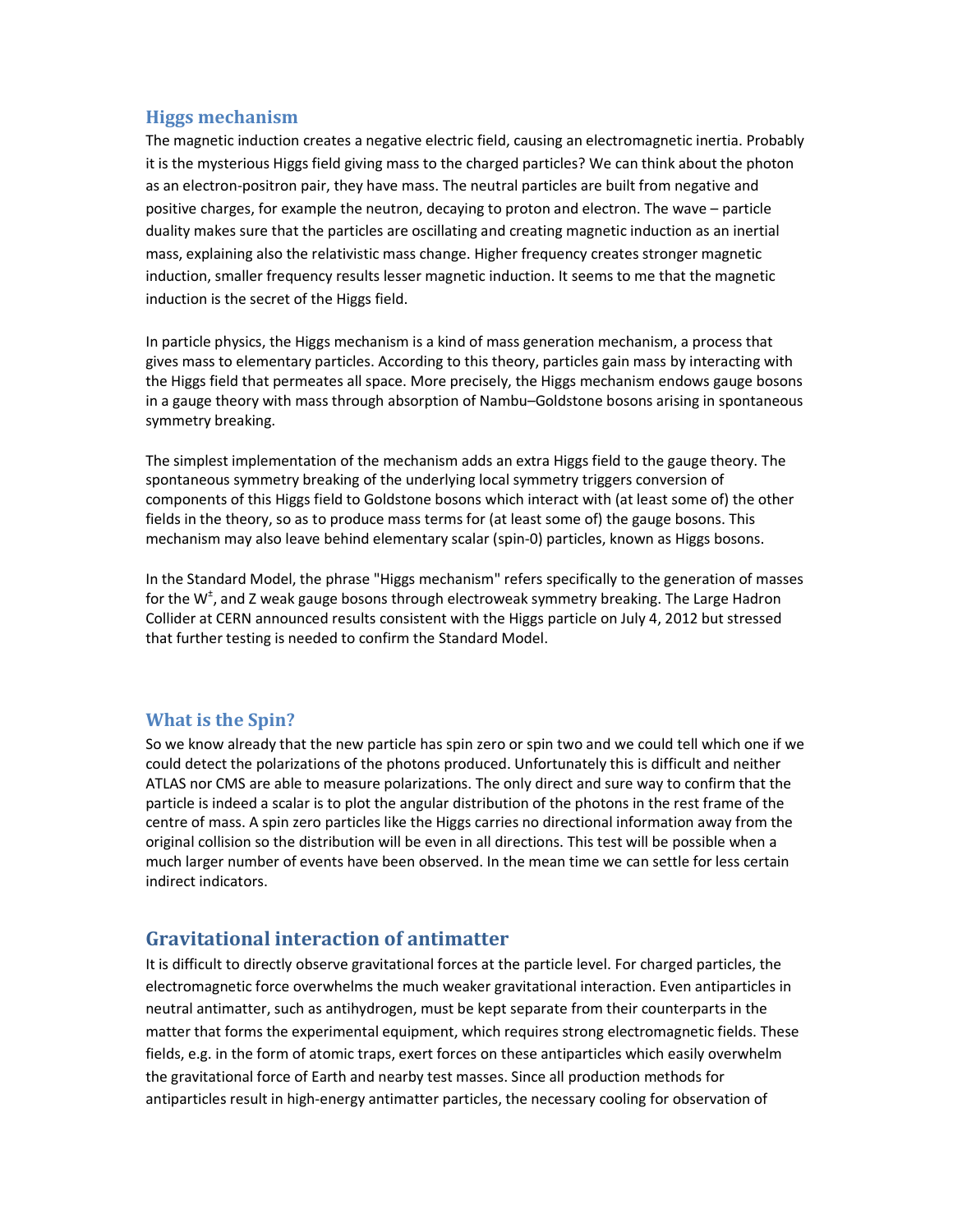gravitational effects in a laboratory environment requires very elaborate experimental techniques and very careful control of the trapping fields.

The gravitational interaction of antimatter with matter or antimatter has not been conclusively observed by physicists. While the overwhelming consensus among physicists is that antimatter will attract both matter and antimatter at the same rate that matter attracts matter, there is a strong desire to confirm this experimentally.

Antimatter's rarity and tendency to annihilate when brought into contact with matter makes its study a technically demanding task.

Most methods for the creation of antimatter (specifically antihydrogen) result in high-energy particles and atoms of high kinetic energy, which are unsuitable for gravity-related study. In recent years, first ALPHA [1][2] and then ATRAP [3] have trapped antihydrogen atoms at CERN; in 2013 ALPHA used such atoms to set the first free-fall loose bounds on the gravitational interaction of antimatter with matter, with a relative precision of the measurement of ±100%, not enough for a clear scientific statement about the sign of gravity acting on antimatter. Future experiments need to be performed with higher precision, either with beams of antihydrogen (AEGIS or GBAR) or with trapped antihydrogen (ALPHA).

#### **Theories of gravitational repulsion**

The first non-classical physical principles underlying a matter-antimatter gravitational repulsion have been published by Cabbolet. He introduces the Elementary Process Theory, which uses a new language for physics, i.e. a new mathematical formalism and new physical concepts, and which is incompatible with both quantum mechanics and general relativity. The core idea is that nonzero rest mass particles such as electrons, protons, neutrons and their antimatter counterparts exhibit stepwise motion as they alternate between a particle-like state of rest and a wavelike state of motion. Gravitation then takes place in a wavelike state, and the theory allows, for example, that the wavelike states of protons and antiprotons interact differently with the earth's gravitational field.

In addition, Villata argued that antigravity of antimatter becomes a prediction of General Relativity when the latter is extended with the CPT theorem. The core of Villata's theory is that the C, P, and Toperators can be applied to the equation of motion of general relativity for particle in a gravitational field, to yield a new equation for the behavior of antimatter in the gravitational field of ordinary matter. This latter equation then predicts a repulsion of matter and antimatter. However, it has been argued on methodological and ontological grounds that the area of application of Villata's theory cannot be extended to include the microcosmos.

These objections were subsequently dismissed by Villata.

Further authors have used a matter-antimatter gravitational repulsion to explain cosmological observations, but these publications do not address the physical principles of gravitational repulsion. [4]